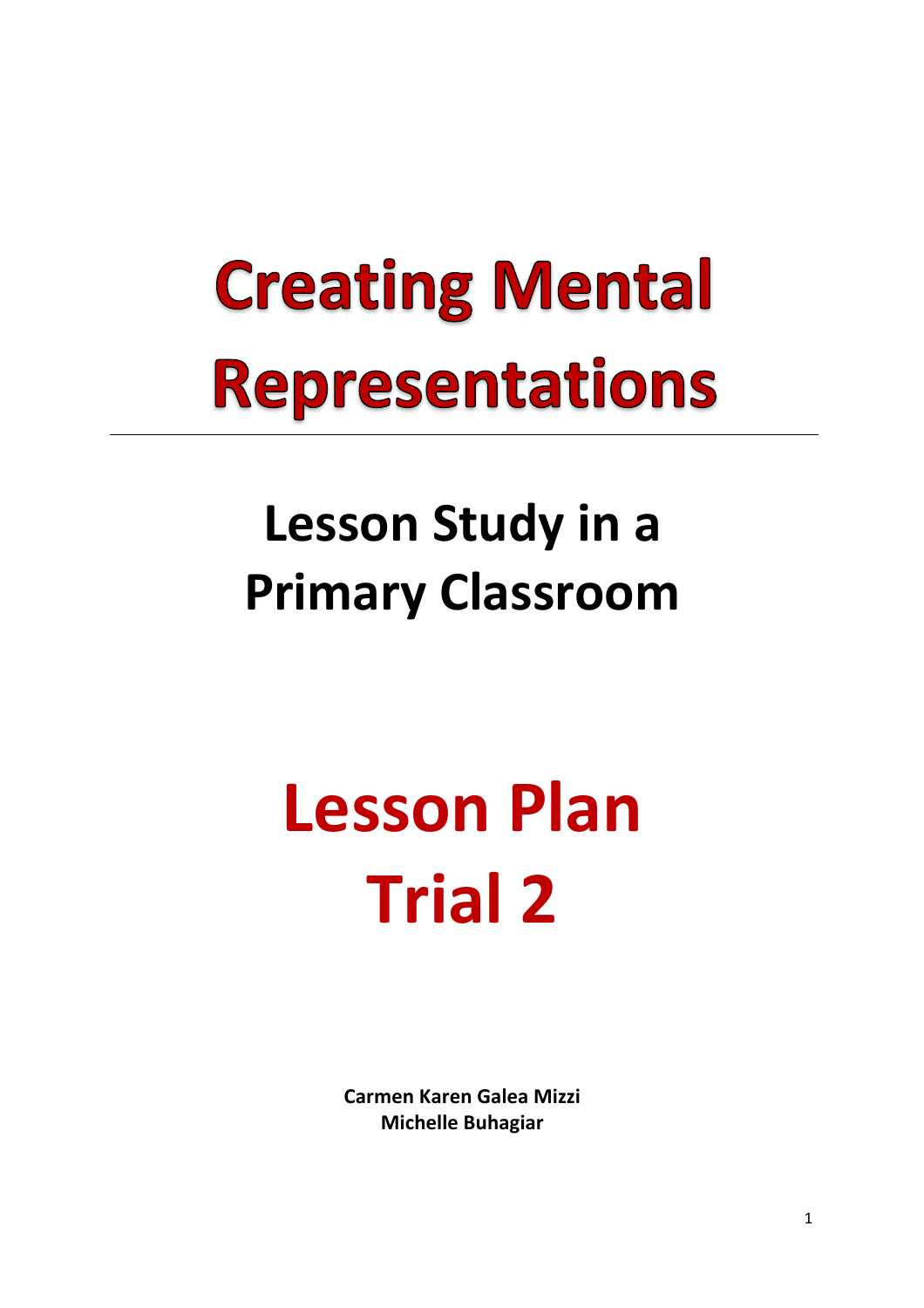## **Lesson Plan: 2<sup>nd</sup> Trial**

| <b>Lesson Title</b>                   | Visualising: Where the Wild Things Are                                                                                                                                                                                                                                                                                                                                                                                                                                                                                                                                                                                                                                                                                                                                                                          |
|---------------------------------------|-----------------------------------------------------------------------------------------------------------------------------------------------------------------------------------------------------------------------------------------------------------------------------------------------------------------------------------------------------------------------------------------------------------------------------------------------------------------------------------------------------------------------------------------------------------------------------------------------------------------------------------------------------------------------------------------------------------------------------------------------------------------------------------------------------------------|
| <b>Subject</b>                        | <b>English Reading Comprehension</b>                                                                                                                                                                                                                                                                                                                                                                                                                                                                                                                                                                                                                                                                                                                                                                            |
| <b>Teacher</b>                        | Ms Michelle Buhagiar                                                                                                                                                                                                                                                                                                                                                                                                                                                                                                                                                                                                                                                                                                                                                                                            |
| <b>Year Group</b>                     | 3                                                                                                                                                                                                                                                                                                                                                                                                                                                                                                                                                                                                                                                                                                                                                                                                               |
| <b>Date</b>                           | 21st January 2019                                                                                                                                                                                                                                                                                                                                                                                                                                                                                                                                                                                                                                                                                                                                                                                               |
| Time &<br><b>Duration</b>             | 1 lesson - 50min                                                                                                                                                                                                                                                                                                                                                                                                                                                                                                                                                                                                                                                                                                                                                                                                |
| Lesson<br><b>Purposes</b>             | Students will be able to:<br>improve reading comprehension<br>equip themselves with one of various strategies, i.e. visualisation,<br>that can be used to aid their comprehension of a text.<br>use visualisation to make informed assumptions, read between the<br>lines and gain better understanding of a text                                                                                                                                                                                                                                                                                                                                                                                                                                                                                               |
| <b>Objectives</b><br><b>Addressed</b> | R 5.5: I can use a range of strategies to improve my comprehension and<br>find the required information in the text.<br>R 5.7: I can make informed assumptions about a book from its title and<br>introductory material.<br>LS 5.8: I can communicate my own experiences, likes and dislikes<br>fluently and accurately with some allowance to self-correct in the<br>process                                                                                                                                                                                                                                                                                                                                                                                                                                   |
| Lesson<br><b>Overview</b>             | This lesson raises awareness of the already existing skill of visualisation<br>within us and takes it the next step as a reading comprehension<br>strategy. The scaffolded exercises in this lesson aim at aiding children to<br>move from relying on actual images, to creating mental images based on<br>cues from the text and using these to construct meaning as they read.<br>This includes the process of changing this image as they read along and<br>the cues from the text change. It involves using all of our senses and<br>seeing how the text triggers these senses and prior knowledge to create<br>mental images. As reading skills develop the focus turns to text, and so it<br>is now important that children are enabled with the skill to create<br>mental images inspired by these words |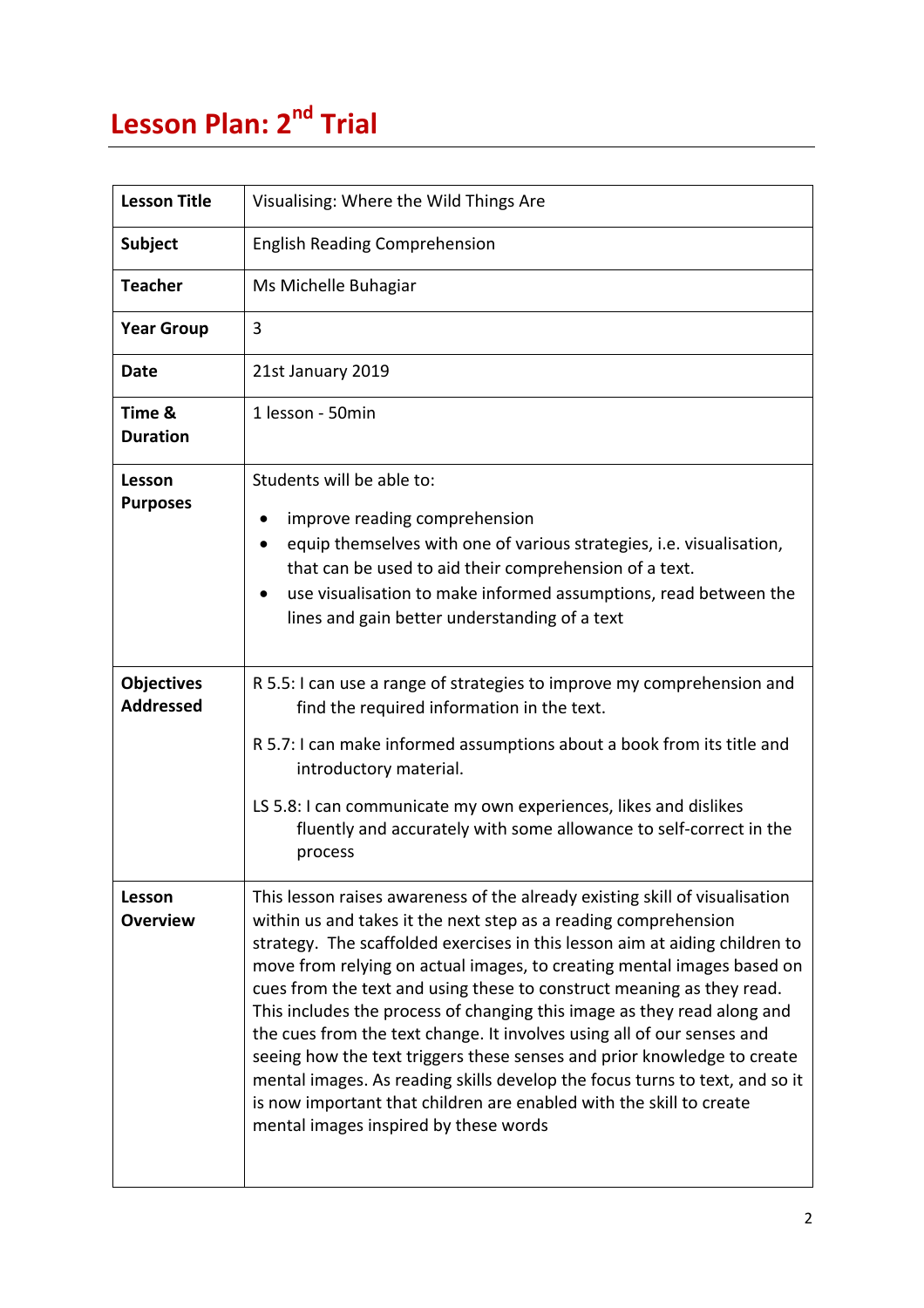| This lesson<br>within a unit                                  | This lesson can be taught as part of a unit that covers various reading<br>comprehension strategies. Also, similar exercises in visualisation need to<br>be repeated regularly so that the strategy of visualisation while reading<br>becomes an automatic one.                                                                                                  |
|---------------------------------------------------------------|------------------------------------------------------------------------------------------------------------------------------------------------------------------------------------------------------------------------------------------------------------------------------------------------------------------------------------------------------------------|
| <b>Resources</b>                                              | Whiteboard/flip chart<br>$\bullet$<br>Interactive board                                                                                                                                                                                                                                                                                                          |
|                                                               | Sound clip of ocean waves                                                                                                                                                                                                                                                                                                                                        |
|                                                               | Visualising chart                                                                                                                                                                                                                                                                                                                                                |
|                                                               | 'The Sea Creature from the Deep' text to display on interactive<br>board                                                                                                                                                                                                                                                                                         |
|                                                               | Plain paper for students to draw visualisation 1 on                                                                                                                                                                                                                                                                                                              |
|                                                               | 'Where the Wild Things Are' by Maurice Sendak                                                                                                                                                                                                                                                                                                                    |
|                                                               | Text of 'Where the Wild Thing Are' to display on interactive board                                                                                                                                                                                                                                                                                               |
|                                                               | Independent practice worksheet: Where the Wild Things are                                                                                                                                                                                                                                                                                                        |
| Classroom                                                     | Parts $1 & 2$ : whole class discussion – students can be seated in a group                                                                                                                                                                                                                                                                                       |
| Organisation                                                  | Part 3: students will share in pairs                                                                                                                                                                                                                                                                                                                             |
|                                                               | Parts 4 -6: students will work independently as well as participate in<br>whole class discussions. Ideally for storytelling, students would be<br>seated comfortably for example on cushions. However, due to limited<br>space, this was not possible.                                                                                                           |
| Part 1<br>Lesson<br><b>Introduction</b><br>$(5 \text{ mins})$ | Call students together as a group and ask them to think about their last<br>birthday or a birthday party they have attended.                                                                                                                                                                                                                                     |
|                                                               | After giving students a moment to think about this, ask them to close<br>their eyes. While their eyes are closed, tell them to think about what<br>they saw at their birthday. Ask students to think about what they felt,<br>smelled, heard, and tasted at their birthday party. Also ask them what<br>emotions they feel when they think about their birthday. |
|                                                               | Have students open their eyes and share with the group some of the<br>things they saw, smelled, heard, felt, and tasted in their minds.                                                                                                                                                                                                                          |
|                                                               | Explain that today, they will practice visualising as they read.                                                                                                                                                                                                                                                                                                 |
|                                                               | Explain that this is something they already know how to do since they<br>just did it. Today, they will learn to apply this skill to reading.                                                                                                                                                                                                                     |
|                                                               | Good readers use the strategy of visualisation to help them make<br>pictures in their minds and think about what they read.                                                                                                                                                                                                                                      |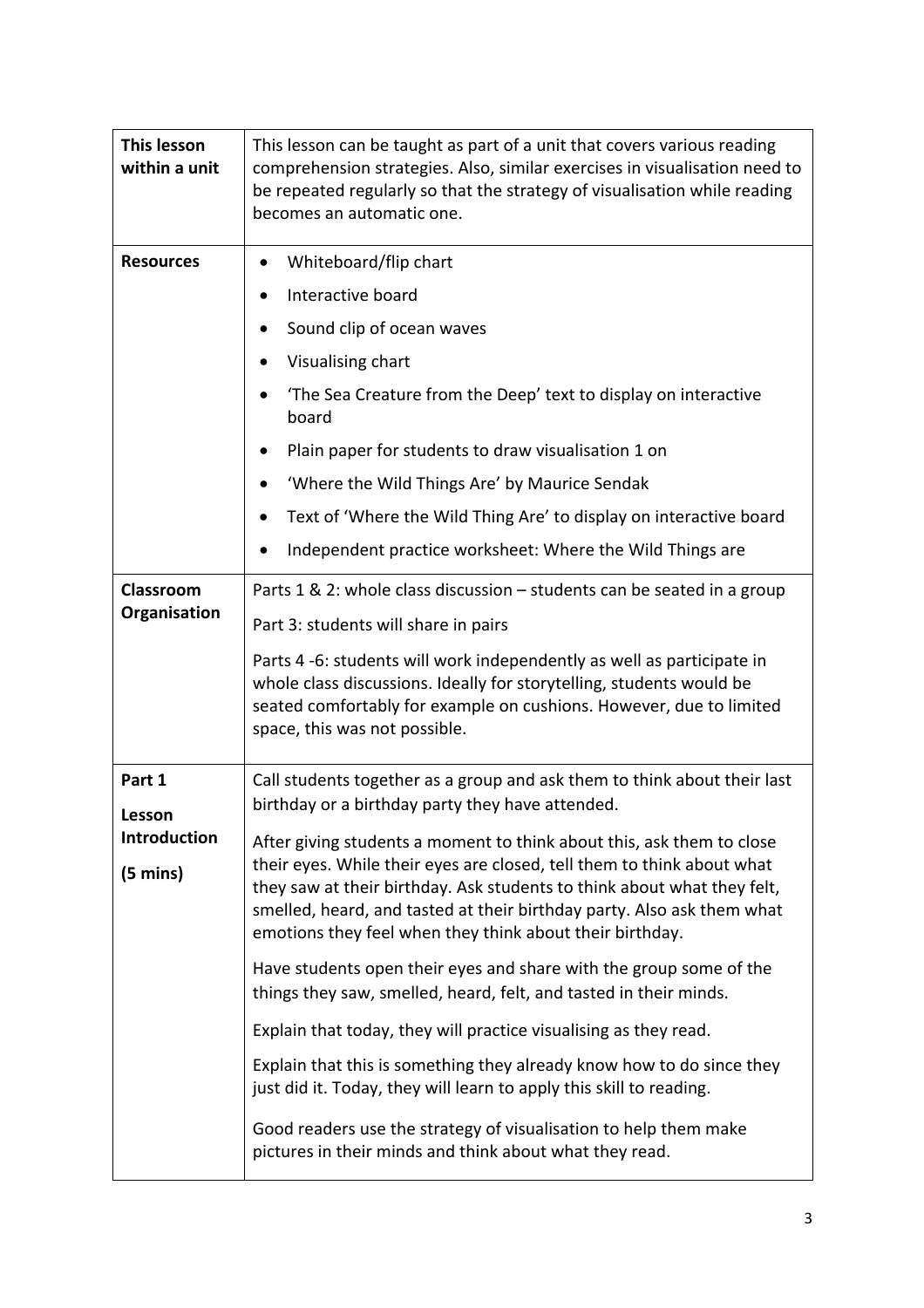| Part 2<br><b>Modelling the</b><br>strategy of<br><b>Visualisation</b> | Explain to the students that the word "visualisation" means to use all of<br>our senses to help us imagine or picture something in our minds, kind of<br>like having a TV in your head that you can see pictures on when you<br>close your eyes and imagine.                                                                                                                                                                                                                                                                                                                                                                                |
|-----------------------------------------------------------------------|---------------------------------------------------------------------------------------------------------------------------------------------------------------------------------------------------------------------------------------------------------------------------------------------------------------------------------------------------------------------------------------------------------------------------------------------------------------------------------------------------------------------------------------------------------------------------------------------------------------------------------------------|
| $(7 \text{ mins})$                                                    | Briefly review with students the five senses. When we use our<br>imagination, we are visualising.                                                                                                                                                                                                                                                                                                                                                                                                                                                                                                                                           |
|                                                                       | Explain to students that to practice visualisation, we will be using all of<br>our senses, our imagination and our emotions.                                                                                                                                                                                                                                                                                                                                                                                                                                                                                                                |
|                                                                       | Explain that you will play a sound and then share with them what you<br>visualise through a 'think aloud' - where you explain what you are doing,<br>thinking etc., while actually doing it.                                                                                                                                                                                                                                                                                                                                                                                                                                                |
|                                                                       | Play sound clips, e.g. the sound of waves crashing on a beach.                                                                                                                                                                                                                                                                                                                                                                                                                                                                                                                                                                              |
|                                                                       | Model closing your eyes and listening. When the sound clip is over,<br>explain to students that when you heard this sound, you pictured seeing<br>the ocean, hearing the waves, feeling the sand between your toes, and<br>feeling the heat of the sun on your skin. Explain that you felt the cool<br>spray of the sea on your face and could taste its salty taste and smell the<br>smell of the ocean. Explain that you also imagined eating an ice-cream<br>and how it tasted in your mouth. Explain that you feel calm and happy.<br>It is helpful to also draw your visualization on the board as you describe<br>it to the students. |
|                                                                       | Explain to the students that you took the sound and made pictures or a<br>mini movie of it in your mind.                                                                                                                                                                                                                                                                                                                                                                                                                                                                                                                                    |
|                                                                       | Connect the idea that when the students read, the author is using words<br>to tell them what to visualize. It is their job as the readers to form the<br>pictures in their mind. Ask the students what you used to create the<br>picture in your head (i.e. the senses, emotions and imagination).                                                                                                                                                                                                                                                                                                                                          |
| Part 3<br><b>Guided</b><br><b>Practice</b><br>$(10 \text{ mins})$     | Read aloud 'The Sea Creature from the Deep'. Ask the students to close<br>their eyes while you read and visualise - paint the pictures/make the<br>movie to go with the words in their head. Ask the students 'What do you<br>see? What do you hear? What can you smell? Can you taste anything?<br>Can you feel anything? How does it make you feel (emotions)?' to guide<br>their visualisation. Ask the students to draw a quick sketch of what they<br>saw. Emphasise that it needs to be a quick sketch, not an elaborate<br>drawing. Just something to show what you saw in your head. The<br>students can share their work in pairs. |